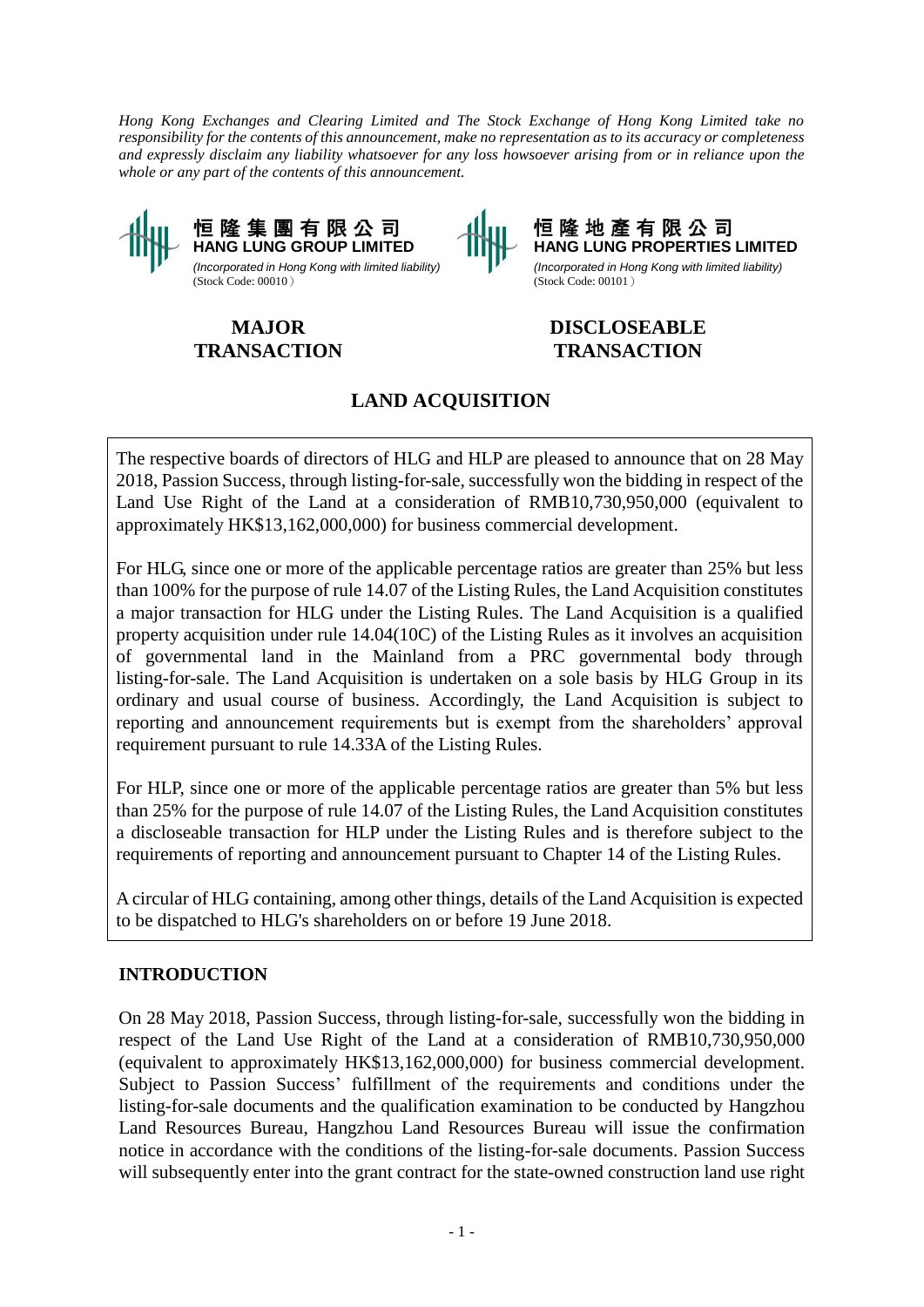in Hangzhou (杭州市國有建設用地使用權出讓合同) with Hangzhou Land Resources Bureau**.** 

## **DETAILS OF THE LAND ACQUISITION**

- Date : 28 May 2018
- Parties : Hangzhou Land Resources Bureau as vendor. To the best of the knowledge, information and belief of the directors of HLG and HLP after making all reasonable enquiry, Hangzhou Land Resources Bureau is an independent third party to HLG, HLP and their respective connected persons

Passion Success as purchaser

Purpose : for business commercial development of the Land with a site area of approximately 44,827 square meters and a maximum gross floor area (above ground) of approximately 194,100.91 square meters, according to the listing-for-sale documents.

## **CONSIDERATION AND PAYMENT TERMS**

The consideration for the Land Acquisition is RMB10,730,950,000 (equivalent to approximately HK\$13,162,000,000), which was required to be paid / will be payable by cash instalments in the following manner:

| Required date of payment | Required amount paid / payable                                                                       |
|--------------------------|------------------------------------------------------------------------------------------------------|
| Before 11 June 2018      | RMB2,146,190,000 (equivalent to approximately<br>HK\$2,632,400,000) (being 20% of the consideration) |
| Before 11 July 2018      | RMB3,219,285,000 (equivalent to approximately<br>HK\$3,948,600,000) (being 30% of the consideration) |
| Before 9 February 2019   | RMB5,365,475,000 (equivalent to approximately<br>$HK$6,581,000,000$ (being 50% of the consideration) |

The consideration was the outcome of the listing-for-sale held by Hangzhou Land Resources Bureau in Zhejiang Province land use right online trading system (浙江省土地使用權網上 交易系統) on 28 May 2018 which was conducted in accordance with the relevant PRC laws and regulations. The consideration will be funded from HLP Group's internal resources and/or funded by borrowings by HLP Group.

## **REASONS FOR AND BENEFITS OF THE LAND ACQUISITION**

The Land is located in Xiacheng District, commercial and business center of Hangzhou, well served by public transport. The directors of HLG and HLP believe that acquisition of the Land broadens the assets, earning base and growth prospect of the HLG Group, and is part of our long-term investment plan in PRC, and will be beneficial to HLG and HLP and their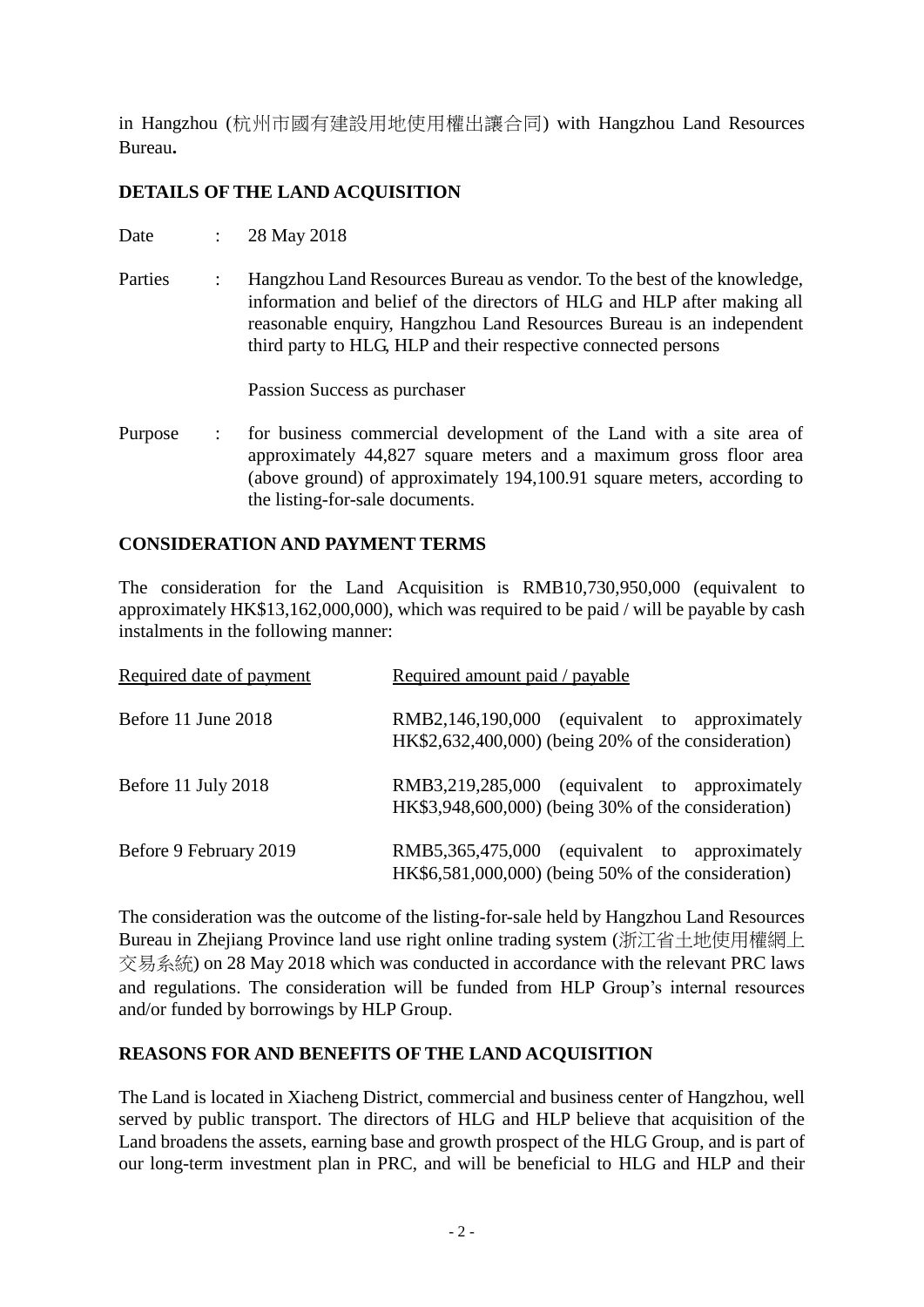respective shareholders as a whole. The directors of HLG and HLP also consider that the terms of the Land Acquisition are on normal commercial terms, and are fair and reasonable, and in the interests of HLG and HLP and their respective shareholders.

## **INFORMATION ON HLGAND HLP**

HLG is listed on the Stock Exchange and has been involved in property development in Hong Kong for more than 50 years. HLG is the holding company of HLP.

HLP is the property arm of HLG, being one of the largest property development and investment companies in Hong Kong in terms of its market capitalization. The principal activities of HLP are investment holding, and through its subsidiaries, property investment for rental income, property development for sales and leasing, car park management and property management, both in Hong Kong and PRC.

## **GENERAL**

For HLG, since one or more of the applicable percentage ratios are greater than 25% but less than 100% for the purpose of rule 14.07 of the Listing Rules, the Land Acquisition constitutes a major transaction for HLG under the Listing Rules. The Land Acquisition is a qualified property acquisition under rule 14.04(10C) of the Listing Rules as it involves an acquisition of governmental land in the Mainland from a PRC governmental body through listing-for-sale. The Land Acquisition is undertaken on a sole basis by HLG Group in its ordinary and usual course of business. Accordingly, the Land Acquisition is subject to reporting and announcement requirements but is exempted from the shareholders' approval requirement pursuant to rule 14.33A of the Listing Rules.

For HLP, since one or more of the applicable percentage ratios are greater than 5% but less than 25% for the purpose of rule 14.07 of the Listing Rules, the Land Acquisition constitutes a discloseable transaction for HLP under the Listing Rules and is therefore subject to the requirements of reporting and announcement pursuant to Chapter 14 of the Listing Rules.

A circular of HLG containing, among other things, details of the Land Acquisition is expected to be dispatched to HLG's shareholders on or before 19 June 2018.

## **DEFINITIONS**

In this announcement the following expressions have the meanings set out below unless the context requires otherwise:

| "connected person"                   | has the meaning as defined in the Listing Rules                       |
|--------------------------------------|-----------------------------------------------------------------------|
| "Hangzhou Land Resources"<br>Bureau" | 杭州市國土資源局 (Hangzhou Land Resources Bureau), a<br>PRC government bureau |
| " $HKS"$                             | Hong Kong dollar(s), the lawful currency of Hong Kong                 |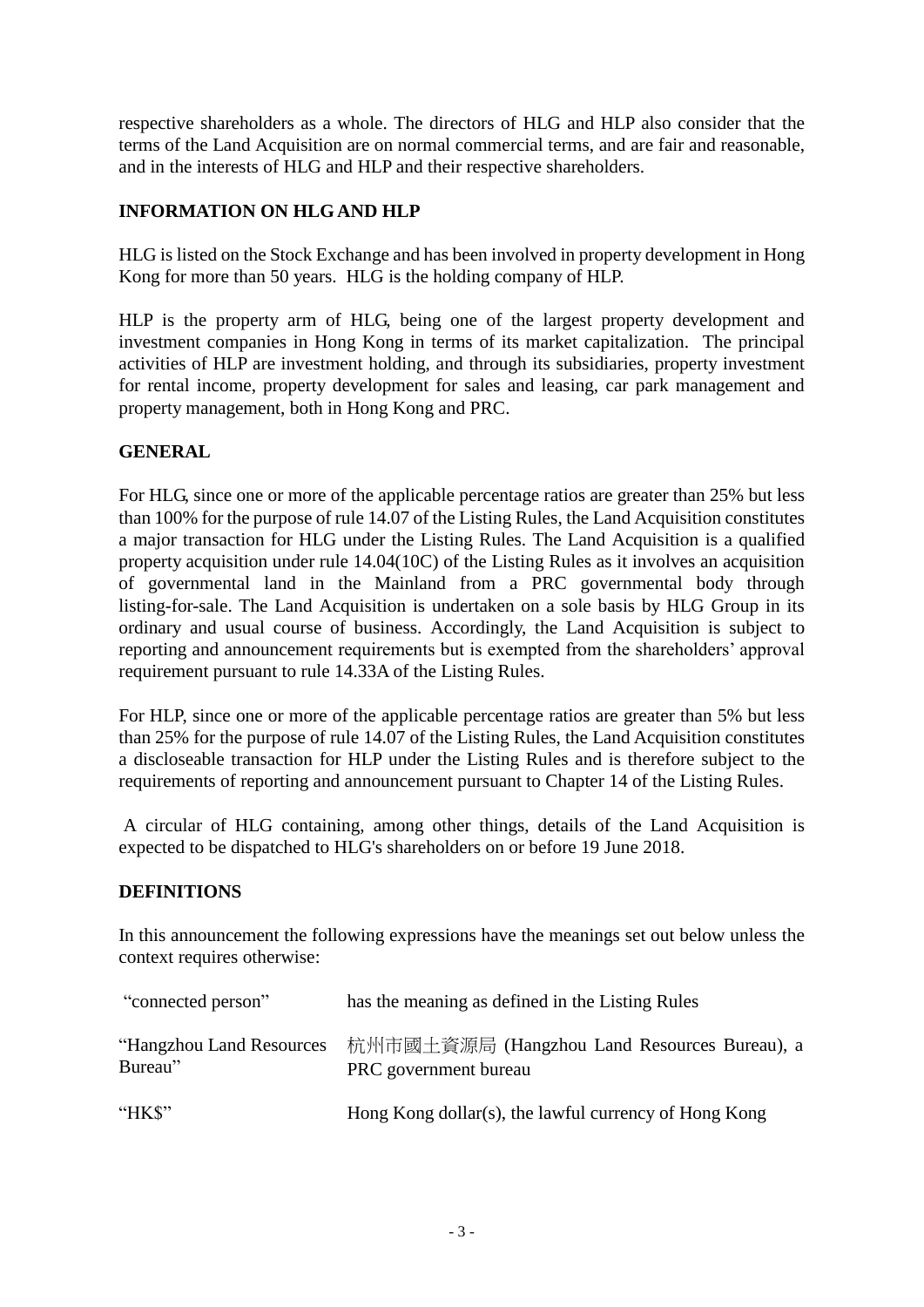| "HLG"              | Hang Lung Group Limited, a limited liability company<br>incorporated under the laws of Hong Kong whose shares are<br>listed on the main board of the Stock Exchange                                                  |
|--------------------|----------------------------------------------------------------------------------------------------------------------------------------------------------------------------------------------------------------------|
| "HLG Group"        | HLG together with its subsidiaries                                                                                                                                                                                   |
| "HLP"              | Hang Lung Properties Limited, a limited liability company<br>incorporated under the laws of Hong Kong whose shares are<br>listed on the main board of the Stock Exchange and a<br>non-wholly owned subsidiary of HLG |
| "HLP Group"        | HLP together with its subsidiaries                                                                                                                                                                                   |
| "Hong Kong"        | The Hong Kong Special Administrative Region of the PRC                                                                                                                                                               |
| "Land"             | land lot number 杭政儲出[2018]13 號 with a site area of<br>approximately 44,827 square meters located at Xiacheng<br>District, Hangzhou, Zhejiang Province, PRC                                                           |
| "Land Acquisition" | the acquisition of the Land Use Right of the Land through<br>listing-for-sale for a term of 40 years by Passion Success as<br>mentioned above                                                                        |
| "Land Use Right"   | 國有建設用地使用權, state-owned construction land use<br>right of the Land for a term of 40 years                                                                                                                             |
| "Listing Rules"    | the Rules Governing the Listing of Securities on the Stock<br>Exchange                                                                                                                                               |
| "Passion Success"  | Passion Success Limited, a wholly-owned subsidiary of HLP<br>(which in turn is a non-wholly owned subsidiary of HLG)                                                                                                 |
| "PRC"              | the People's Republic of China (for the purpose of disclosure<br>in this announcement, excludes Hong Kong, Macau and<br>Taiwan)                                                                                      |
| "RMB"              | Renminbi, the lawful currency of PRC                                                                                                                                                                                 |
| "Stock Exchange"   | The Stock Exchange of Hong Kong Limited                                                                                                                                                                              |

*Unless otherwise specified in this announcement, amounts denominated in Renminbi have been converted, for the purpose of illustration only, into Hong Kong dollars at the rate of HK\$1.00 = RMB0.8153. This exchange rate is for the purpose of illustration only and does not constitute a representation that any amount has been, could have been or may be converted at the above rate or any other rates.*